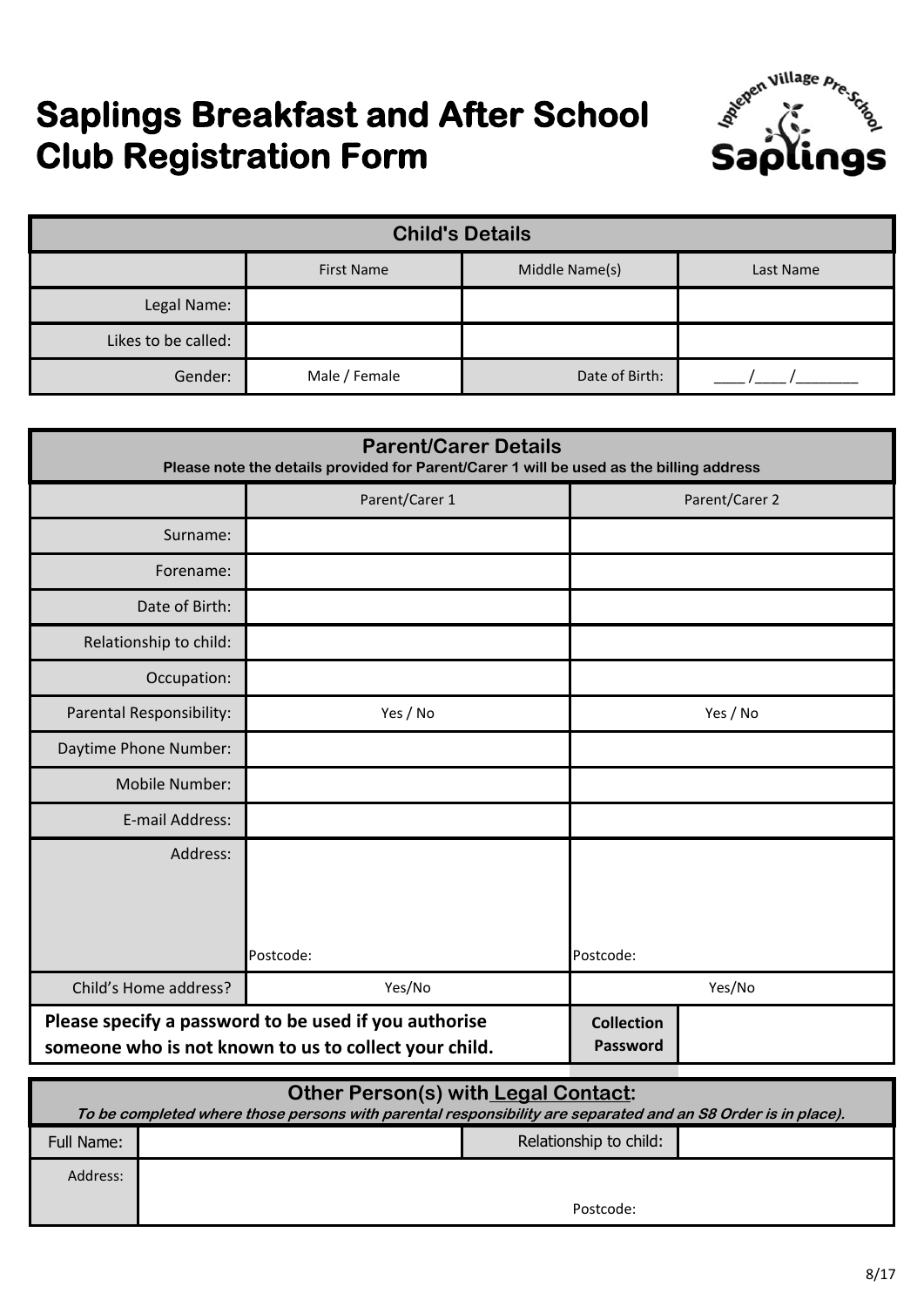| <b>Other Emergency Contact Details:</b><br>Please provide details for any other person(s) you authorise to collect your child (must be aged 16 or over).<br>If we cannot reach you in an emergency, we will contact people you name here. |                            |                            |  |  |
|-------------------------------------------------------------------------------------------------------------------------------------------------------------------------------------------------------------------------------------------|----------------------------|----------------------------|--|--|
|                                                                                                                                                                                                                                           | <b>Emergency Contact 1</b> | <b>Emergency Contact 2</b> |  |  |
| Surname                                                                                                                                                                                                                                   |                            |                            |  |  |
| Forename                                                                                                                                                                                                                                  |                            |                            |  |  |
| Relationship to child                                                                                                                                                                                                                     |                            |                            |  |  |
| Daytime Phone Number                                                                                                                                                                                                                      |                            |                            |  |  |
| <b>Mobile Number</b>                                                                                                                                                                                                                      |                            |                            |  |  |
| Daytime Location (must be local)                                                                                                                                                                                                          |                            |                            |  |  |

| <b>About your Child</b>                                                                                                                |               |           |  |  |
|----------------------------------------------------------------------------------------------------------------------------------------|---------------|-----------|--|--|
| Does your child suffer from any known medical conditions or allergies, or have any special<br>dietary needs or preferences?            |               | $\Box$ No |  |  |
| Does your child have any special needs or disabilities (SEN)?                                                                          | $\Box$ Yes    | $\Box$ No |  |  |
| Is a Statement of SEN in place for your child?                                                                                         | $\square$ Yes | $\Box$ No |  |  |
| If yes to any of the above, please provide details of your child's condition and what special support your child may need at Saplings: |               |           |  |  |
| How would you describe your child's ethnicity or cultural background?                                                                  |               |           |  |  |
| What is the main religion in your family (if applicable)?                                                                              |               |           |  |  |
| What <b>language</b> (s) is/are spoken at home?                                                                                        |               |           |  |  |

*If English is not your child's first language, or is not the main language spoken at home, please discuss with us how we can best support your child.*

What is your **child's first language**?

| Details of professionals involved with your child |                                                                                                                                                                                                                             |            |  |  |
|---------------------------------------------------|-----------------------------------------------------------------------------------------------------------------------------------------------------------------------------------------------------------------------------|------------|--|--|
| <b>Doctor</b>                                     |                                                                                                                                                                                                                             | Address:   |  |  |
| Name:                                             |                                                                                                                                                                                                                             |            |  |  |
| Telephone:                                        |                                                                                                                                                                                                                             |            |  |  |
|                                                   | Health visitor (if applicable)                                                                                                                                                                                              | Address:   |  |  |
| Name:                                             |                                                                                                                                                                                                                             |            |  |  |
| Telephone:                                        |                                                                                                                                                                                                                             |            |  |  |
|                                                   | <b>Social Care Worker (if applicable)</b>                                                                                                                                                                                   | Address:   |  |  |
| Name:                                             |                                                                                                                                                                                                                             |            |  |  |
| Telephone:                                        |                                                                                                                                                                                                                             |            |  |  |
|                                                   | Please discuss with us the reason for the involvement of the social care department with your family. This information will be<br>treated as confidential within the guidelines outlined in our Information Sharing policy. |            |  |  |
|                                                   | Any other professional(s) having regular contact with the child:                                                                                                                                                            |            |  |  |
| Name:                                             |                                                                                                                                                                                                                             | Name:      |  |  |
| Agency:                                           |                                                                                                                                                                                                                             | Agency:    |  |  |
| Role:                                             |                                                                                                                                                                                                                             | Role:      |  |  |
| Telephone:                                        |                                                                                                                                                                                                                             | Telephone: |  |  |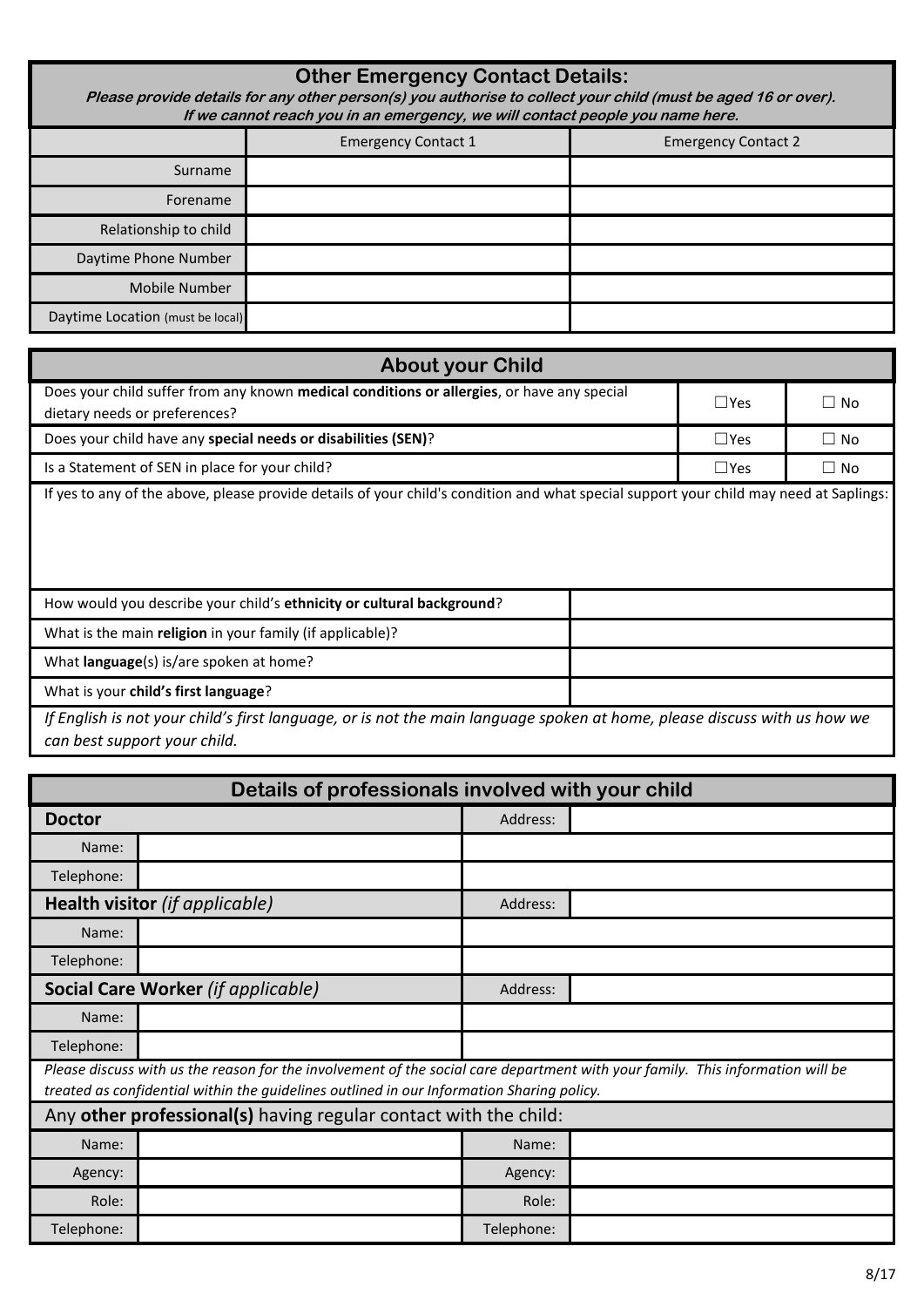YES I NO YES NO YES **NO** YES **NO** YES NO YES **NO** YES **NO** YES NO YES I NO YES **NO** Please complete the following for our records. This information will be kept for the duration of your child's attendance at Saplings. Any changes should be notified to us as soon as possible. Permission given? Photographs for inclusion in your child's personal folder (EYFS only) Un-named photographs for display within the setting Un-named photographs taken by students for educational purposes Un-named photographs in local Newspapers Un-named images on Saplings or Ipplepen Primary School Website Un-named images in promotion or advertising for the setting Permission given? **Item requiring permission:** Tasting a variety of foods as part of an activity or for snacks N.B. My child is unable to eat these foods: I authorise Saplings Staff to administer First Aid to my child as needed In an emergency I authorise a doctor to be called or my child taken to a hospital Messages regarding my child may be passed on to the person collecting **Use of images: Permissions Please note: We frequently visit the park as part of our regular activities. Permission for such visits is implicit in your registration with us.** 

## **Saplings B&ASC Registration Pack Documents**

Our registration pack contains the following documents alongside this form:

- confirm availability. **· Session Request Form (Overleaf)** Please indicate your preferred sessions and start date. We will contact you to
- **· Prospectus**  Our prospectus contains details about our setting and what you and your child can expect during your time with us. It also contains a few of our key policies:
	- Safeguarding Children and Child Protection Policy Statement
	- Fees and Payments policy,
	- · Information Sharing policy,
	- List of other Policies and Procedures (copies available on request).

## **Signatures**

Please sign below to confirm that:

- The information given on this form is accurate and correct and that you will notify us of any changes as they arise.
- You have received the documents listed above
- · You understand that there may be circumstances in which information is shared with other professionals or agencies without your consent. (see Information Sharing Policy)

| Parent/Carer 1 - Signed: |       |  |
|--------------------------|-------|--|
| Print Name:              | Date: |  |
|                          |       |  |
| Parent/Carer 2 - Signed: |       |  |
| Print Name:              | Date: |  |

Please complete the Session Request form overleaf.